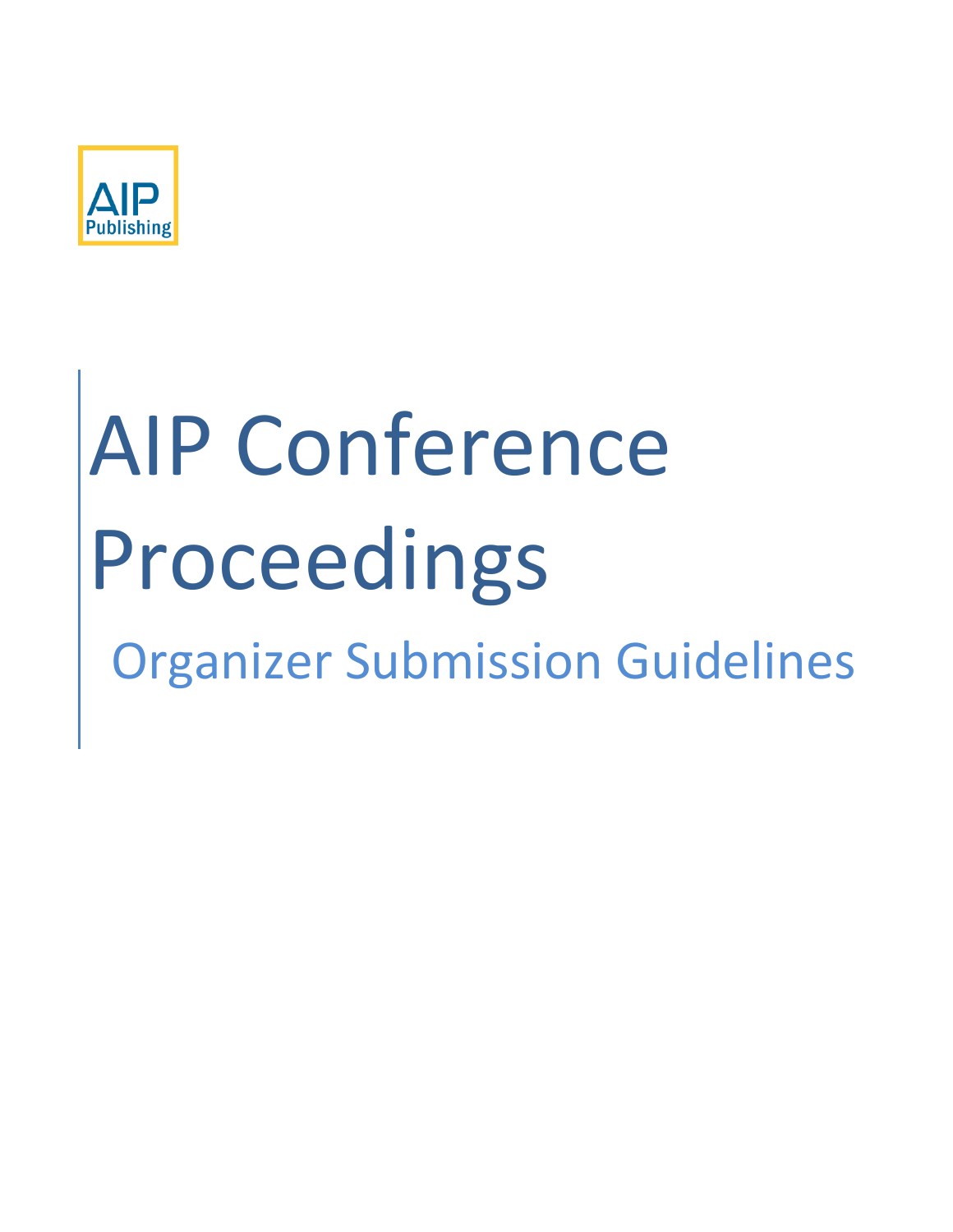| Step 1.  | Check that all article PDFs are prepared to AIP Conference Proceedings requirements3                       |  |
|----------|------------------------------------------------------------------------------------------------------------|--|
| Step 2.  | Decide the order of appearance of the papers within your proceedings (the table of contents) 4             |  |
| Step 3.  |                                                                                                            |  |
| Step 4.  | Name the article PDF files according to AIP requirements (to match the desired publication order) 5        |  |
| Step 5.  | Prepare/supply a full-color image (or images), in one file for the front cover of the printed proceedings6 |  |
| Step 6.  |                                                                                                            |  |
| Step 7.  |                                                                                                            |  |
| Step 8.  |                                                                                                            |  |
| Step 9.  |                                                                                                            |  |
| Step 10. | Package the collection of files into a single compressed archive file (.zip, .rar, etc.) named using your  |  |
| Step 11. |                                                                                                            |  |
| Step 12. |                                                                                                            |  |
|          |                                                                                                            |  |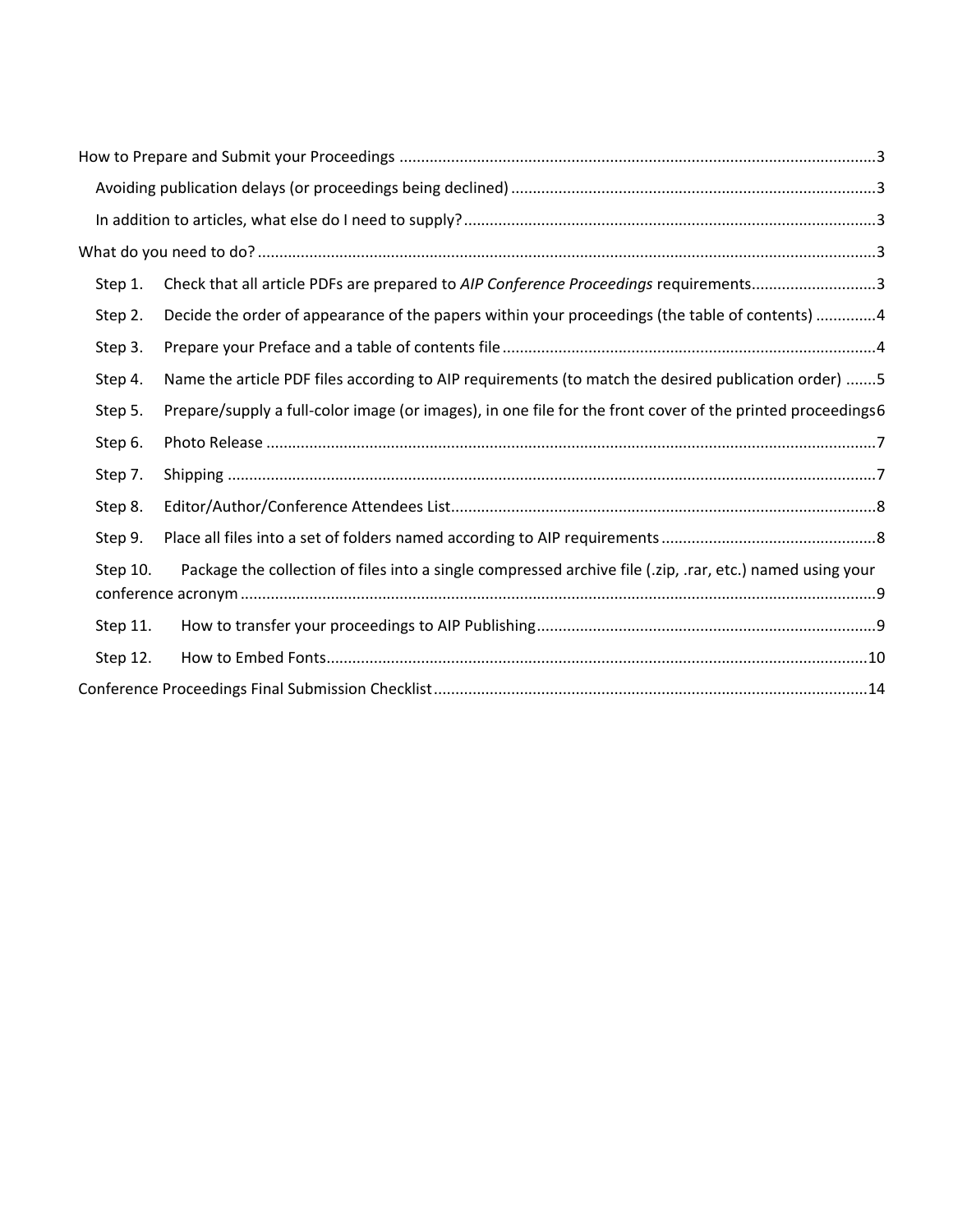# <span id="page-2-0"></span>**How to Prepare and Submit your Proceedings**

## <span id="page-2-1"></span>**Avoiding publication delays (or proceedings being declined)**

*AIP Conference Proceedings* values the opportunity to publish your proceedings, but we ask for your cooperation in the careful preparation of the proceeding's materials prior to submission to AIP. We are unable to accept proceedings that are poorly prepared and/or contain a substantial number of problematic papers that deviate significantly from our guidelines. Such proceedings will be declined, and the editor(s) will be asked to correct the issues and re-submit their proceedings materials. We advise editors that re-submission of a proceedings can cause significant delays to publication, particularly when authors must be contacted to obtain replacement papers. It may also jeopardize our ability to publish your proceedings by an agreed upon date.

Thank you in advance for your help and understanding.

#### <span id="page-2-2"></span>**In addition to articles, what else do I need to supply?**

- A file listing the table of contents for your proceedings (see below, in Excel format)
- A preface (in a Microsoft Word file)
- Please provide a full-color graphic/image for the cover of your books. Details and specifications are provided below.
- Details of any pages to be printed in color (optional)Provide completed/signed photo release forms for pictures included in the volume (From participants whose faces appear in the photos, as well as from the photographers who hold the copyrights. For exemptions to this rule please contact the Acquisitions department directly.
- If you are purchasing printed copies or CDs we need the list of shipping addresses. Please include the phone number and email address for any destination outside the United States (AIP's shipping company requires those details for non-US addresses)

# <span id="page-2-3"></span>**What do you need to do?**

## <span id="page-2-4"></span>**Step 1. Check that all article PDFs are prepared to** *AIP Conference Proceedings* **requirements**

Before submission, please review the formatting of all papers to ensure that they comply with AIP Proceedings' requirements and guidelines. Please check the following:

- There must not be any page numbers on the article PDFs; these will be added by AIP.
- There must not be headers/footers on the article PDFs.
- Graphics should be clear, legible and free from corruption or distortion.
- Please ensure that text within graphics/images is clear and legible.
- Paper size should be **letter size** or **8.5 x 11** and all information within the article must be displayed within the set margins.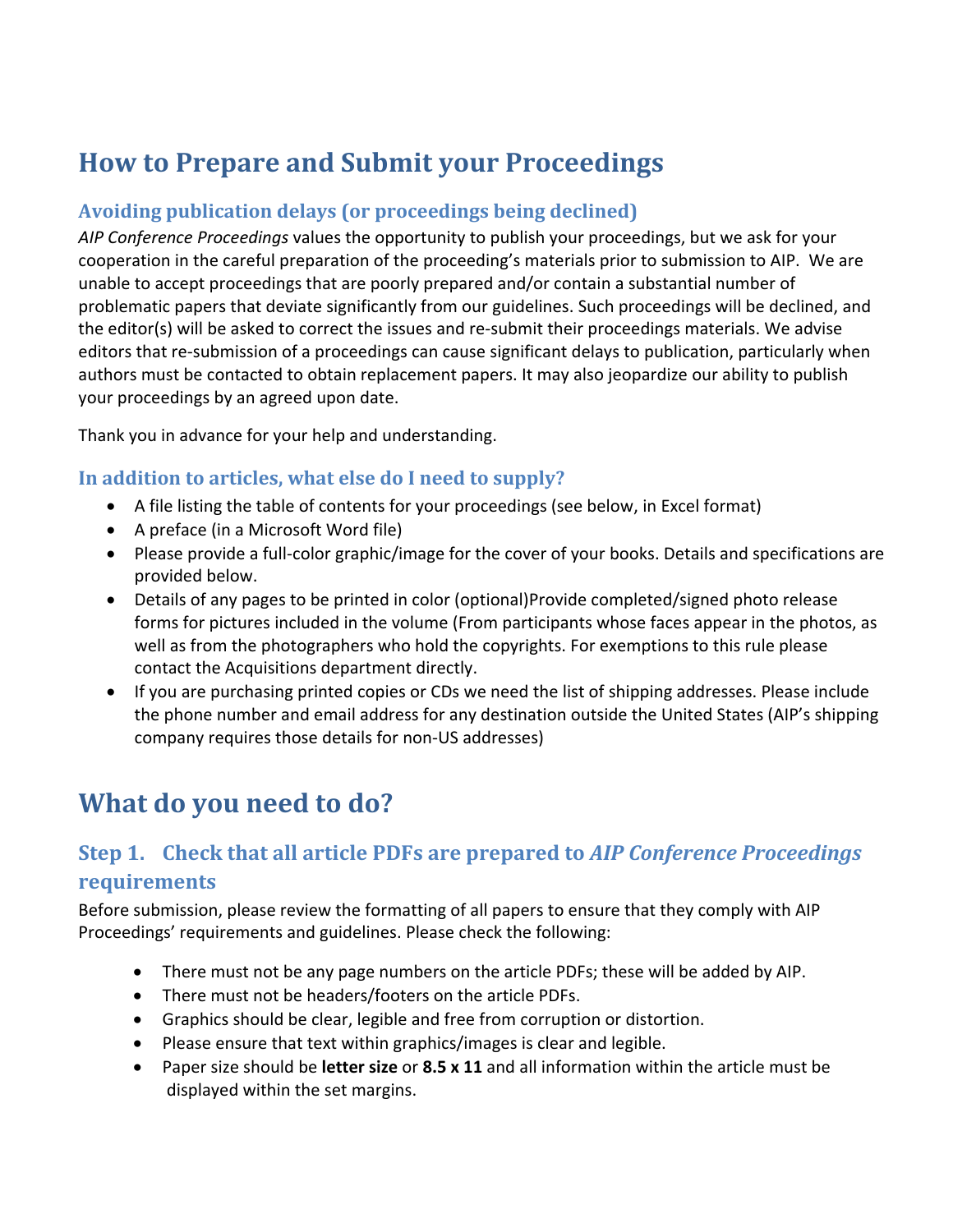- All articles must be submitted **with the fonts embedded** or accept the \$1 fee per article for AIP staff to embed articles on your behalf. Embedding instructions included at the end of this document.
- Please remind authors to request and submit along with their papers the necessary permissions documentation for any figures or tables borrowed from other sources.

For proceedings, AIP uses the article PDFs in the form they are submitted. They are not copy edited and, if print copies are requested, graphics will be printed/reproduced directly from the author PDFs. For optimal results, please ensure that authors have prepared their papers using the highest-quality graphics. For example, "blocky" or poor-quality text within scanned images or raster graphics will not reproduce satisfactorily in print.

## <span id="page-3-0"></span>**Step 2. Decide the order of appearance of the papers within your proceedings (the table of contents)**

After you have ensured that all papers have been prepared in accordance with AIP Proceedings guidelines, you need to decide/choose the order in which the papers should appear within your proceedings. Examples include:

- Follow the conference schedule/program.
- By type of paper (keynote, plenary, invited, contributed and so forth).
- By topics or themes.
- Alphabetically by first author family name.

Whichever method is chosen to order the papers, you will need to:

- Prepare a table of contents file.
- Carefully name the article PDFs.

## <span id="page-3-1"></span>**Step 3. Prepare your Preface and a table of contents file**

#### **Preface**

#### Prepare your preface file, with the title listed as: **Preface: Conference Title**

The preface should include the date and location of the conference along with a brief description of the topics and findings that were discussed at the conference. You may also include acknowledgments here as well. Please provide this as a Microsoft Word file.

## **Table of contents file**

- Please provide this as an **EXCEL** file using the template provided.
- Include any section headings you want to appear in your proceedings table of contents in the Section column. List these in the excel file as shown in the table/example.
- **It is essential that your table of contents file lists the PDF file name for each article.**
- **It is essential that the articles are numbered in consecutive order regardless of the headings.**
- **All articles must be numbered in order and grouped by section.**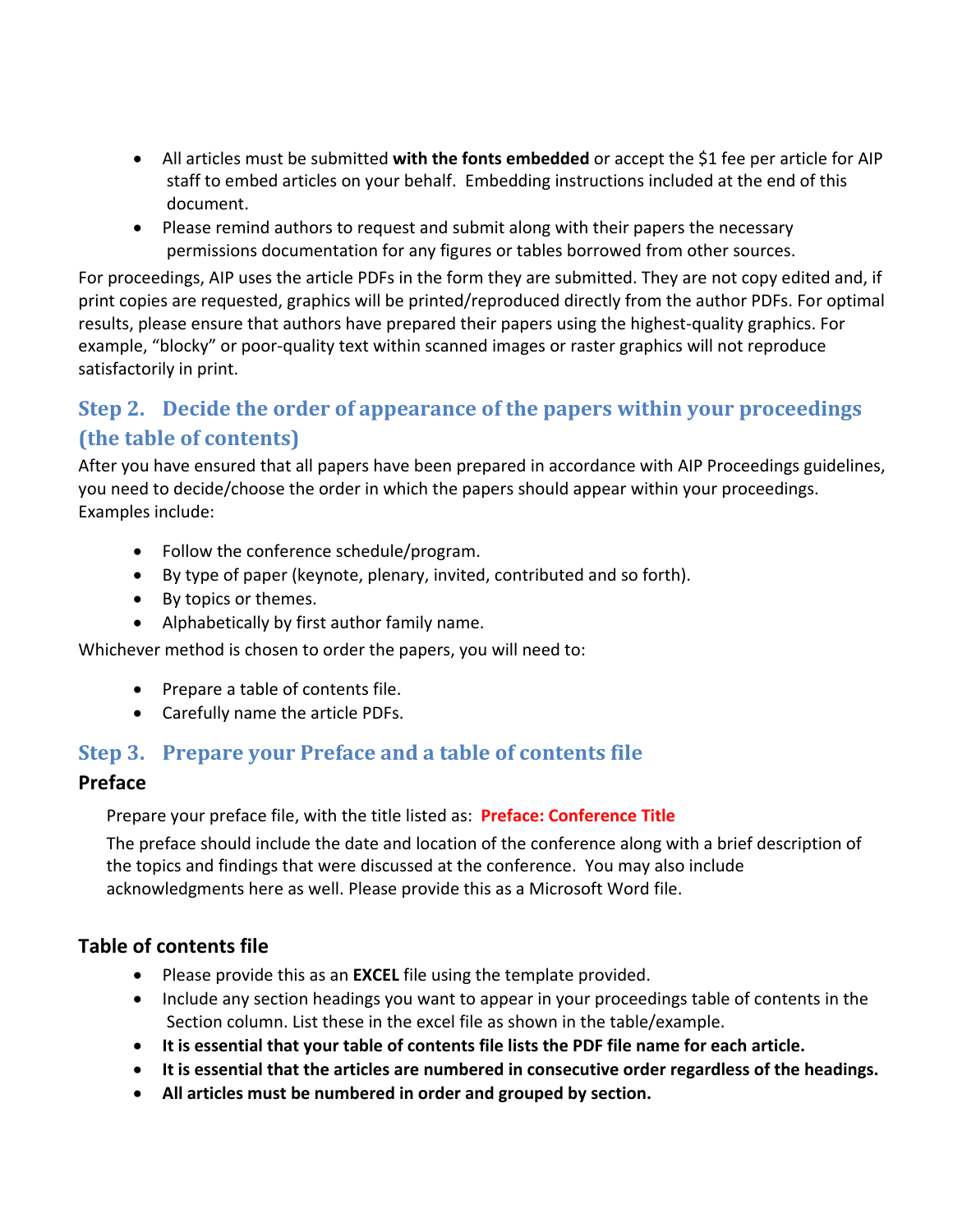Here is an example where the table of contents is ordered according to the type of paper and headings are included (for example, "Plenary and Keynote", "Applied Analysis", "Biomathematics", "Mathematical Physics").

- **Note:** AIP uses your table of contents file as a guide to ensure that the articles in your proceedings are published using your preferred sequence/ordering of the papers, together with any desired headings in the table of contents. We do not use your actual table of contents file within the online or printed volumes: it is merely used to prepare the correct ordering of papers during the production process**. Therefore, it is important to ensure that the ToC you submit matches the format below.** The online table of contents is generated automatically by Scitation and the printed table of contents is produced by AIP production staff.
- This table of contents is also used to contact the corresponding author providing them with instructions to complete the e-copyright for the article.

| <b>Article Title</b> | PaperNumber FileName |                                                | <b>Section</b>                                     | CorrespondingAuthor'sFirstName | CorrespondingAuthor'sSurname | CorrespondingAuthor'sAffiliation(nameonly) |            | CorrespondingAuthor'sCountry CorrespondingAuthor'sEmailAddress |
|----------------------|----------------------|------------------------------------------------|----------------------------------------------------|--------------------------------|------------------------------|--------------------------------------------|------------|----------------------------------------------------------------|
| Title 1              |                      |                                                | 001 LEVINS AIPP2020.pdf Plenary and Keynote Papers |                                | Levins                       | <b>AIP Publishing LLC</b>                  | USA        | rlevins@aip.org                                                |
| Title 2              |                      |                                                | 002 LEVINS AIPP2020.pdf Plenary and Keynote Papers |                                | Levins                       | <b>AIP Publishing LLC</b>                  | USA        | rlevins@aip.org                                                |
| Title 3              |                      | 003 LEVINS AIPP2020.pdf Applied Analysis       |                                                    | Ruth                           | Levins                       | <b>AIP Publishing LLC</b>                  | USA        | rlevins@aip.org                                                |
| Title 4              |                      | 004_LEVINS_AIPP2020.pdf Applied Analysis       |                                                    | Ruth                           | Levins                       | <b>AIP Publishing LLC</b>                  | USA        | rlevins@aip.org                                                |
| Title 5              |                      | 005 LEVINS AIPP2020.pdf Biomathematics         |                                                    | Ruth                           | Levins                       | <b>AIP Publishing LLC</b>                  | <b>JSA</b> | rlevins@aip.org                                                |
| Title 6              |                      | 006 LEVINS AIPP2020.pdf Biomathematics         |                                                    | Ruth                           | Levins                       | <b>AIP Publishing LLC</b>                  | <b>JSA</b> | rlevins@aip.org                                                |
| Title 7              |                      | 007 LEVINS AIPP2020.pdf   Mathematical Physics |                                                    | Ruth                           | Levins                       | <b>AIP Publishing LLC</b>                  | USA        | rlevins@aip.org                                                |
| Title 8              |                      | 008 LEVINS AIPP2020.pdf   Mathematical Physics |                                                    | Ruth                           | Levins                       | <b>AIP Publishing LLC</b>                  | <b>USA</b> | rlevins@aip.org                                                |

What to include in each column:

#### **Articletitle**: Should be the full title of the article

**PaperNumber**: the numerical order of the papers. Please ensure that this is a 3-digit number, **padded with initial zeros.**

**FileName:** This is the full article file name as described in Step 4.

**Section:** The name of the section heading pertaining to that paper. Note all papers must be numbered in order and all papers pertaining to each section must be together.

**CorrespondingAuthor'sFirstName:** - first name of the corresponding author.

**CorrespondingAuthor'sSurname** – Surname of the corresponding author.

**CorrespondingAuthor'sAffiliation(nameonly)** – only the university, institute or company name. **Do not** include complete address information in this field.

**CorrespondingAuthor'sCountry:** - The country name for where the corresponding author resides. **CorrespondingAuthor'sEmailAddress:** the email address of the corresponding author only.

## <span id="page-4-0"></span>**Step 4. Name the article PDF files according to AIP requirements (to match the desired publication order)**

For each article in your proceedings please name the PDF file using the following convention

#### **NUMERICAL-SEQUENCE\_FIRST-AUTHOR-FAMILY-NAME\_CONFERENCE-NAME.pdf**

• **NUMERICAL-SEQUENCE**: This identifies the publication sequences of the proceedings articles. Please ensure that this is a 3-digit number, **padded with initial zeros** where required, to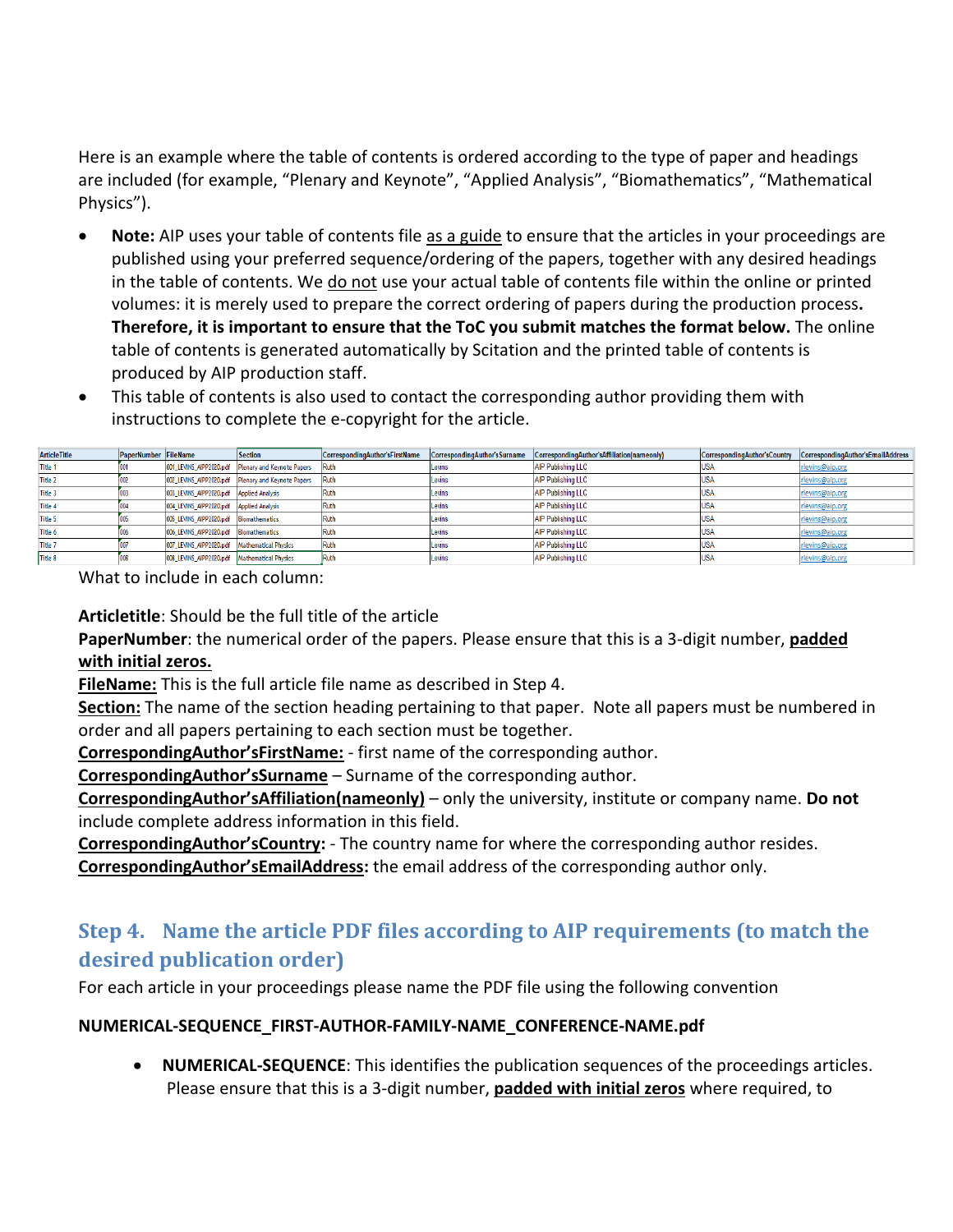ensure that software will list and display the files in the correct order. For example, use 001, 002, 003, … and not 1, 2, 3, …

- **FIRST-AUTHOR-FAMILY-NAME**: This is simply the **family name** of the first (or only) author listed on the paper. **Do not** include spaces, diacritics, or numbers in the family name.
- **CONFERENCE-NAME**: This is the conference "short name" or abbreviation with year of conference. Do not use the full conference title; the abbreviation is all we need. For example, based on the sample table of contents shown in Step 3. The file name: 001 DOUGLAS AIPP2018.pdf

indicates

- NUMERICAL-SEQUENCE 001
- FIRST-AUTHOR-FAMILY-NAME DOUGLAS
- CONFERENCE-NAME AIPP2019 (conference "short name" or abbreviation with year of conference)

Similarly, the other file names listed in Step 3 follow the same naming convention:

002\_CLARK\_AIPP2019.pdf 003\_CHOY\_AIPP2019.pdf …

099 SIMPSON AIPP2019.pdf

## <span id="page-5-0"></span>**Step 5. Prepare/supply a full-color image (or images), in one file for the front cover of the printed proceedings**

Even if you have not ordered printed copies *AIP Conference Proceedings* produces a number of print copies for distribution to libraries. We ask that all organizers choose a color graphic, or combination of graphics, to go on the front covers. **There is no extra cost for this: it is completely free**. Ideally, we prefer visually attractive graphics which represent the science presented at your conference, but you are free to choose any graphic(s) which you prefer (e.g., logos of the conference sponsors), and does not infringe any copyrights or violate any other right of a third party. **DO NOT provide the full-page art**, just the image using the specifications below.

Here is a sample of our cover design indicating the placement of the article title, location, date of conference, Editors and cover image. The maximum area you can use for graphics (either a single image or multiple smaller images in one file) is shown as well. Dimensions are shown in inches (and to the nearest cm). The file formats and resolutions required are also provided.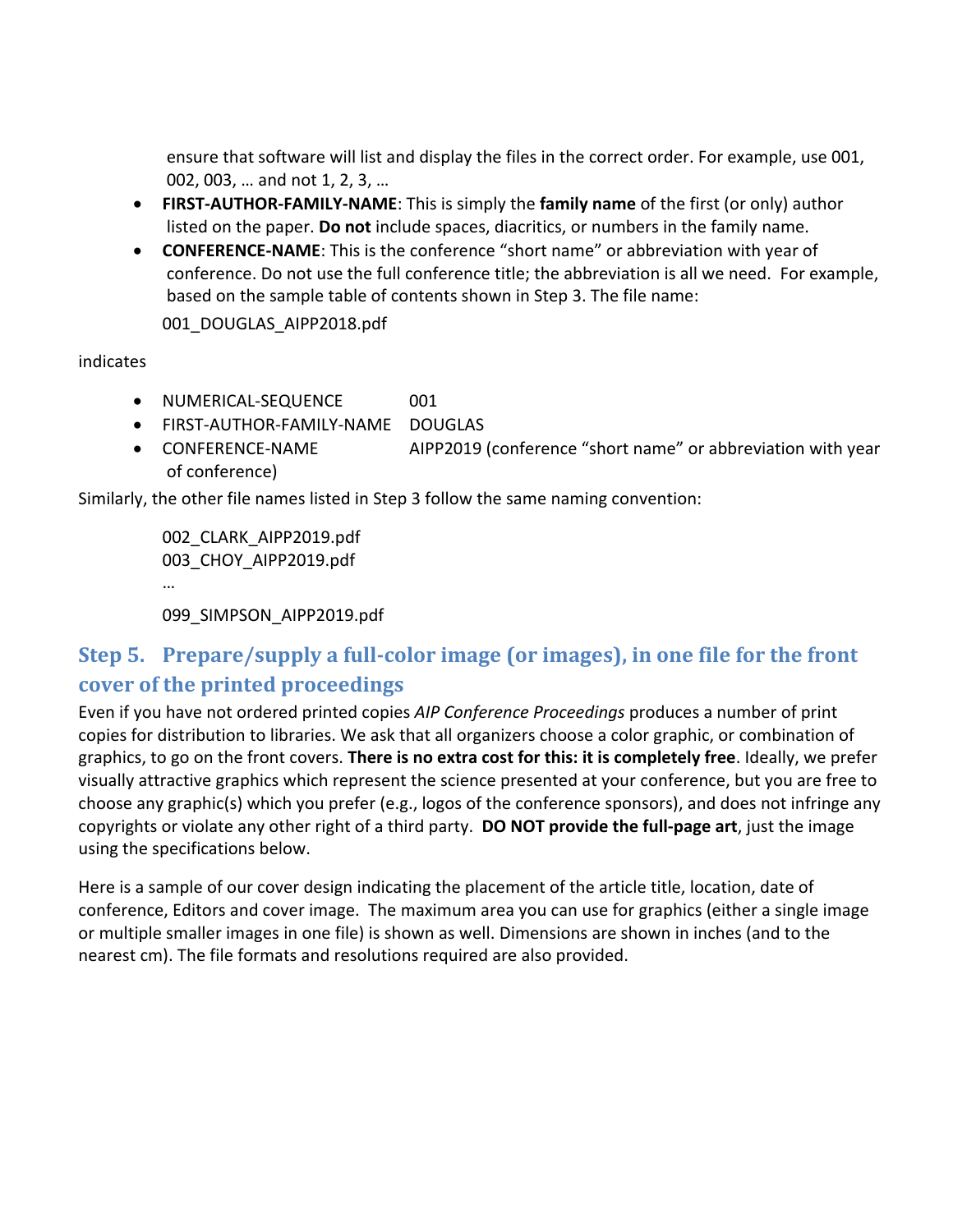

#### **Dimensions for cover image**:

- Maximum width of graphic(s) = 5.12 inches (13 cm)
- Maximum height of graphic(s) = 5.12 inches (13 cm)

#### **Graphics formats:**

- **Resolution:** Must be 300 dpi
- **Color space**: Files can be in RGB or CMYK.
- **Vector EPS/PDF**: If they include text, all fonts must be embedded.
- **Raster images**: TIFF files are preferred. PNG format files may also be used.
- **Ensure quality:** Please use high quality graphics. Do not supply blurry or blocky JPEG files or low-resolution images from web sites.

## <span id="page-6-0"></span>**Step 6. Photo Release**

Provide completed/signed photo release forms for pictures included in the volume, where a participant's face appears in the photo(s), as well as from the photographer(s) who holds the copyrights. For exemptions to this rule please contact the Acquisitions department directly.

## <span id="page-6-1"></span>**Step 7. Shipping**

The shipping file should be sent using excel and should include the following information in their individual columns:

| Last | First | Institution | Department   Address   City   State   Zip   Country |  |  | Telephone | Email | # of   |
|------|-------|-------------|-----------------------------------------------------|--|--|-----------|-------|--------|
| Name | Name  |             |                                                     |  |  |           |       | copies |
|      |       |             |                                                     |  |  |           |       |        |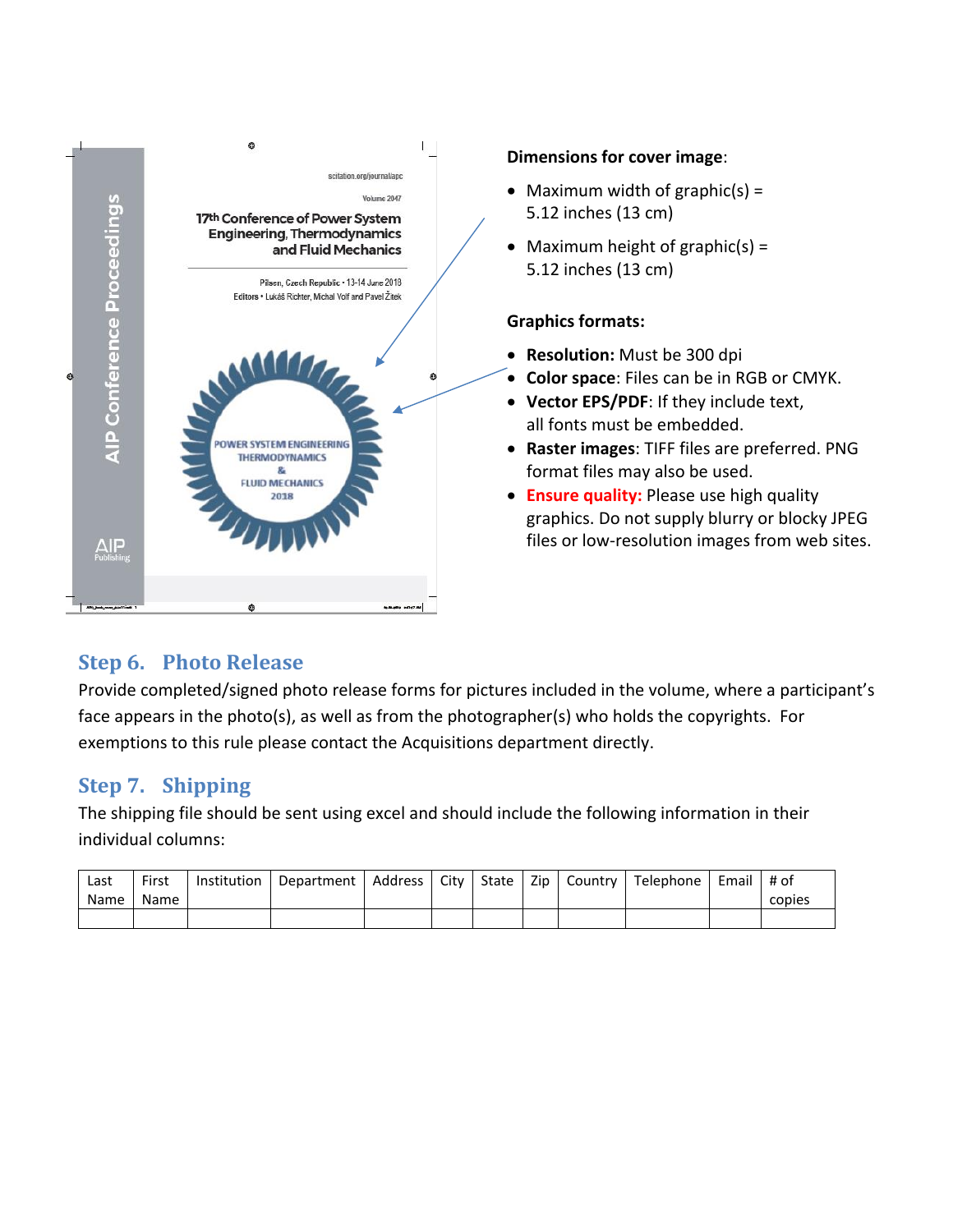## <span id="page-7-0"></span>**Step 8. Editor/Author/Conference Attendees List**

AIP would like the opportunity to email all editors/authors/conference attendees providing them with a link to access the volume on Scitation once it is published. Would you be so kind as to provide us with your attendees list including email addresses, so that we can provide them with the access information, as well as a coupon to purchase the printed proceedings on our print on demand site? AIP recommends using excel to create your email contact file and should include the following information:

| - |  |
|---|--|
|   |  |

## <span id="page-7-1"></span>**Step 9. Place all files into a set of folders named according to AIP requirements**

AIP needs to receive a single archive file (.zip, .rar, etc.) that contains your proceedings articles and related files organized into the following set of folders:

- Articles
- Frontmatter
- Shipping
- Images and logos
- Attendees List
- Checklist

**Please make sure to place the article PDFs and material into different directories (folders).** The following table summarizes which type of file should be placed in each folder.

| <b>Folder name</b>  | <b>Purpose</b>                                                                                                                            | <b>Notes</b>                                                                                                                                                                                                                                                            |
|---------------------|-------------------------------------------------------------------------------------------------------------------------------------------|-------------------------------------------------------------------------------------------------------------------------------------------------------------------------------------------------------------------------------------------------------------------------|
| <b>Articles</b>     | Contains only the article<br>PDFs.                                                                                                        | Font embedded pdf files only. Do not send<br>articles in word format.                                                                                                                                                                                                   |
| <b>Frontmatter</b>  | Contains the preface and<br>table of contents file.                                                                                       | May also include other "editorial" items to<br>appear in the proceedings, such as lists of<br>sponsors, committees, conference photos.<br>Images in PDF format to be included within<br>the 'frontmatter" pages at the front of the<br>proceedings (the "frontmatter"). |
| <b>Shipping</b>     | Contains an Excel file<br>$\bullet$<br>with the shipping<br>addresses for intended<br>recipients of proceedings<br>DVDs or printed books. | Only relevant if printed copies or DVDs have<br>been purchased. The Excel file should<br>contain email addresses and phone<br>numbers for all shipments outside the USA.<br>See Step 7 for additional information.                                                      |
| Images and<br>logos | Specific image files and<br>logos.                                                                                                        | The graphics and/or logos contained in this<br>folder to be printed on the cover.<br>Cover image should be in .jpg file format.                                                                                                                                         |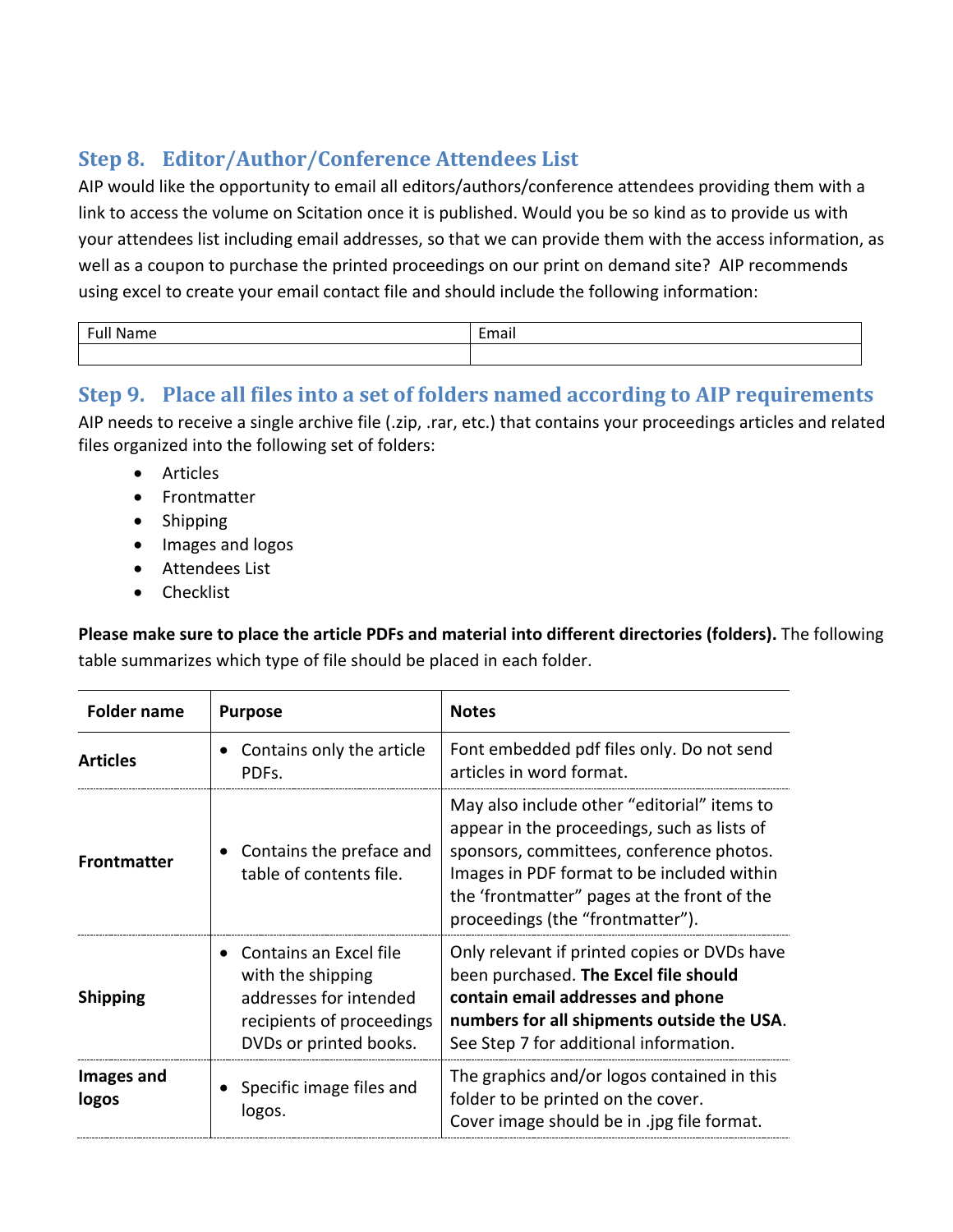| <b>Attendees List</b> | • Contains and Excel file | Full Name and email address information for<br>all editors, authors, conference attendees. |
|-----------------------|---------------------------|--------------------------------------------------------------------------------------------|
| <b>Checklist</b>      | • Contains the Word File  | Completed checklist will all information<br>pertaining to the proceedings volume.          |

The following diagram shows one example of a correctly packaged proceedings

| Structure of the zip file | <b>Comments on structure</b>                                                                                                                                                                                 |
|---------------------------|--------------------------------------------------------------------------------------------------------------------------------------------------------------------------------------------------------------|
| myproceedings.zip         | The main ZIP file containing all the files                                                                                                                                                                   |
| <b>Articles</b>           | Articles - Folder to contain all articles. Do not divide the<br>articles by session.                                                                                                                         |
| <b>Frontmatter</b>        | Frontmatter - Folder to contain preface, table of contents<br>file or any other "editorial" content to appear in the<br>proceedings. Photo release forms. Images for the<br>frontmatter pages in PDF format. |
| <b>Images and logos</b>   | Images and logos - Folder to contain images/logos for the<br>front cover.                                                                                                                                    |
| <b>Shipping</b>           | Folder to contain the spreadsheet with shipping addresses<br>(ONLY if printed copies or DVDs were purchased).                                                                                                |
| <b>Attendees List</b>     | List of full names and email addresses for all editors,<br>authors, and conference attendees.                                                                                                                |
| <b>Checklist</b>          | Word file checklist completed with all information<br>pertaining to the proceedings volume to be used in the<br>production of the volume.                                                                    |

## <span id="page-8-0"></span>**Step 10. Package the collection of files into a single compressed archive file (.zip, .rar, etc.) named using your conference acronym**

- Naming your file**:** Please *do not* include any space characters in the file name of your single compressed archive: it can cause uploads to fail. Ideally, use just the upper- and/or lower-case characters **a** to **z** (or **A** to **Z**).
- With the files organized into the directory structure described in Step 10, use your preferred software tool to generate a single archive file: .zip, .rar, etc.
- AIP can accept most common archive formats.
- Make sure to preserve directory/folder structures when creating your compressed archive file.

## <span id="page-8-1"></span>**Step 11. How to transfer your proceedings to AIP Publishing**

*AIP Conference Proceedings* uses Seafile as their file transfer system. We ask that you use the following naming convention for your .zip file conference acronym upload date.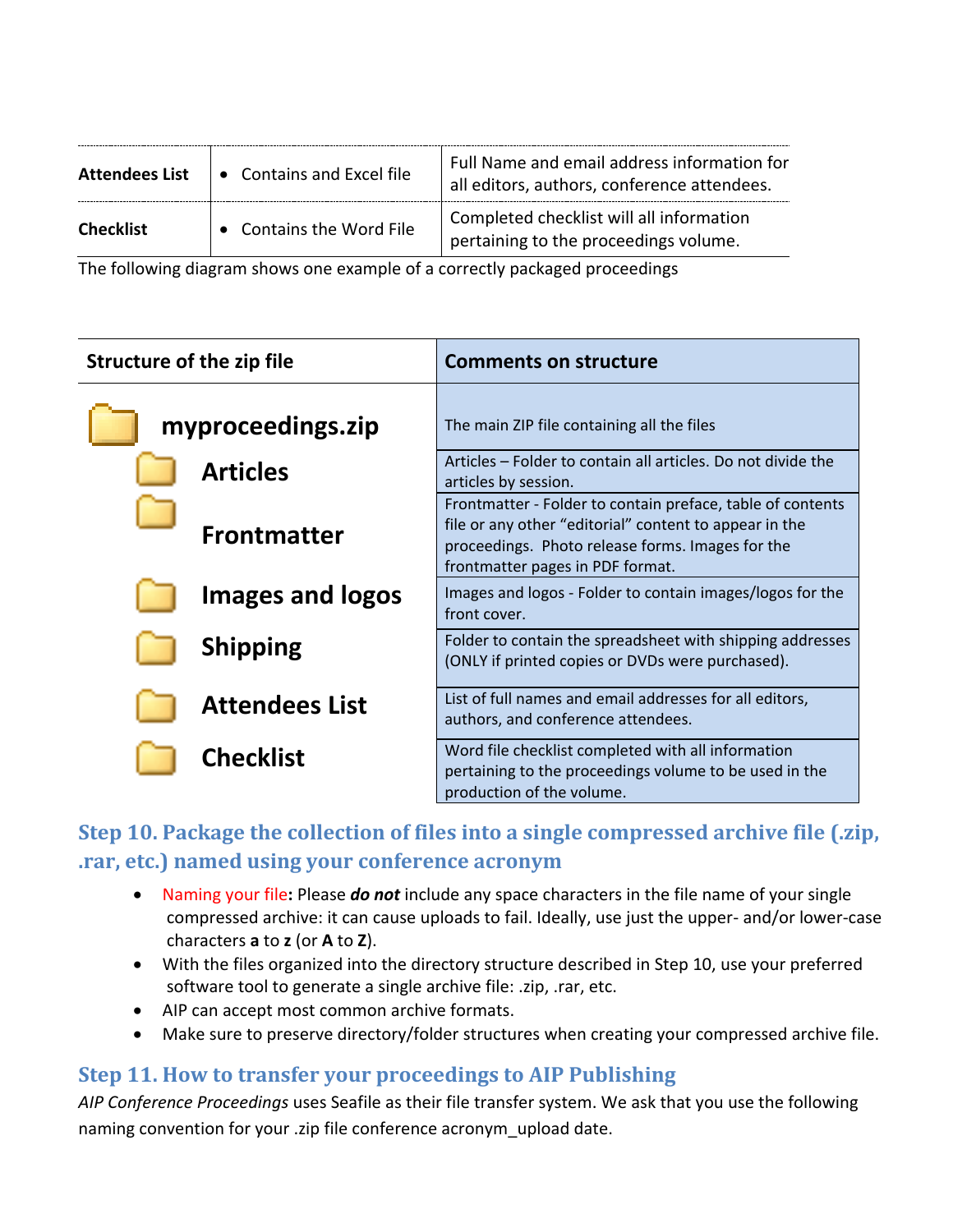#### Example: AIPCP\_1Jan20

Then click on the link below to upload your folder:

<https://seafile.aip.org/u/d/4ec9047380fc433f93f6/>

| shared by: rievins $\Box$                    | Upload files to 2020 Conferences              |                                                                                          |
|----------------------------------------------|-----------------------------------------------|------------------------------------------------------------------------------------------|
| + Add Files                                  | $\pm$ Add folder                              | ⊘ Cancel All                                                                             |
| 3. File size should be smaller than 500.0 MB | 2. Folder Drag & Drop is supported for Chrome | 1. File Drag & Drop is supported for Chrome, Safari $5.0+$ , Firefox $4.0+$ , IE $10.0+$ |

If you have any questions or issues, please contact *AIP Conference Proceedings* at confproc@aip.org.

**Once material is uploaded, please send an email to [confproc@aip.org](mailto:confproc@aip.org) informing us that the material or replacements have been uploaded.**

## <span id="page-9-0"></span>**Step 12. How to Embed Fonts**

Before the proceedings can be sent for further processing, all fonts must be embedded on the PDFs. Here is how to check if the fonts are embedded in the article pdf.

#### **How to check if fonts are embedded:**

- Open the document in Adobe Acrobat.
- Select File -> Properties from the menu bar.
- Select the Fonts tab, and then look for the fonts without (Embedded Subset) at the end. (See sample below). If you do not see fonts without the (Embedded) tag, then the article is embedded.

| <b>Document Properties</b>                                                   |    |        | $\Sigma\!3$ |
|------------------------------------------------------------------------------|----|--------|-------------|
| <b>Description</b> Security Fonts<br><b>Initial View   Custom   Advanced</b> |    |        |             |
| <b>Fonts Used in this Document</b>                                           |    |        |             |
| <sup>7</sup> Arial (Embedded)<br>$\equiv$                                    |    |        |             |
| Type: TrueType (CID)                                                         |    |        |             |
| <b>Encoding: Identity-H</b>                                                  |    |        |             |
| Times New Roman                                                              |    |        |             |
| <b>Type: TrueType</b>                                                        |    |        |             |
| <b>Encoding: Ansi</b>                                                        |    |        |             |
| <b>Actual Font: TimesNewRomanPSMT</b>                                        |    |        |             |
| <b>Actual Font Type: TrueType</b>                                            |    |        |             |
| □ <mark>可</mark> Times New Roman (Embedded)                                  |    |        |             |
| Type: TrueType (CID)                                                         |    | Ξ      |             |
| <b>Encoding: Identity-H</b>                                                  |    |        |             |
| n Times New Roman, Bold                                                      |    |        |             |
| <b>Type: TrueType</b>                                                        |    |        |             |
| <b>Encoding: Ansi</b><br><b>Actual Font: TimesNewRomanPS-BoldMT</b>          |    |        |             |
|                                                                              |    |        |             |
| <b>Actual Font Type: TrueType</b><br>Times New Roman, Italic                 |    |        |             |
| <b>Type: TrueType</b>                                                        |    |        |             |
|                                                                              |    |        |             |
| <b>Encoding: Ansi</b><br><b>Actual Font: TimesNewRomanPS-ItalicMT</b>        |    |        |             |
|                                                                              |    |        |             |
|                                                                              |    |        |             |
| <b>Help</b>                                                                  | OK | Cancel |             |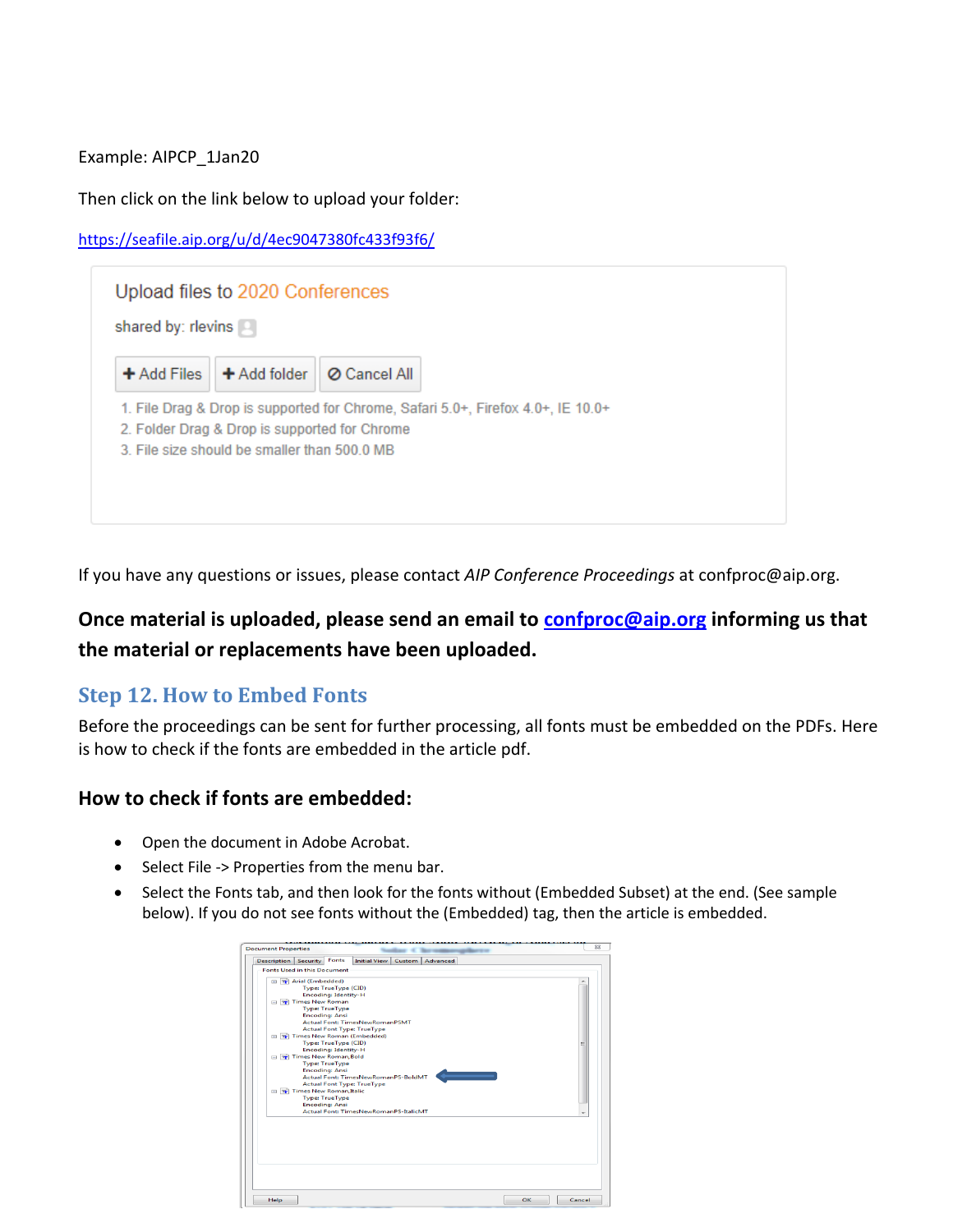## **How to embed the fonts:**

- Select File -> Print
- Under Printer Name, select the Adobe PDF.
- Click Properties button to the right of the printer name box.

| Adobe PDF<br>Printer:<br>Properties<br>Advanced<br>▼<br>$\frac{1}{x}$<br>Copies:                            | Help <sup>4</sup>                                                                                                                                                                                                                                                                                                                     |
|-------------------------------------------------------------------------------------------------------------|---------------------------------------------------------------------------------------------------------------------------------------------------------------------------------------------------------------------------------------------------------------------------------------------------------------------------------------|
| <b>Pages to Print</b>                                                                                       | <b>Comments &amp; Forms</b>                                                                                                                                                                                                                                                                                                           |
| $\odot$ All                                                                                                 | Document and Markups                                                                                                                                                                                                                                                                                                                  |
| Current page<br>O                                                                                           | Summarize Comments                                                                                                                                                                                                                                                                                                                    |
| $1 - 3$<br>Pages                                                                                            |                                                                                                                                                                                                                                                                                                                                       |
| More Options                                                                                                | $51 \times 66$ Picas                                                                                                                                                                                                                                                                                                                  |
| $\odot$<br>Page Sizing & Handling<br><b>Poster</b><br>음 Multiple<br>$\Box$<br>$\frac{1}{2}$ Size<br>Booklet | Oscillation Signature from Multi-wavelength Analysis on<br>Salar Chromosphere                                                                                                                                                                                                                                                         |
| Size Options:                                                                                               | Emmed Songring Manyour <sup>4, 2</sup> , Disni Herdreiged and Mirra Disner<br>Squirrent of Armory, Panily of Aleksandro and Riveral Stress, Sandary Armaic of Scholage,<br><b>Bender IV Sening Interview (FIV)</b>                                                                                                                    |
|                                                                                                             | There is now these times in the column of the Light Street of Linday International Control of the American Incident Street, Series Asiata of Schools County, Series and American Incident Street, Series Asiata of Schools Cou                                                                                                        |
| O Fit                                                                                                       | shares. In the real, we lead that the last three sales legions to be presented further to the third<br>to the company's company's company's company's the company's company's company's company's company's company's<br>Application of the company's company's company's company's company's company's company's company's company's |
| Actual size                                                                                                 | Experience the company for Pumphas Mattercharge, Transports Continues Mass.<br>Parts was painter recently stately.<br><b>INTRODUCTION</b>                                                                                                                                                                                             |
| Shrink oversized pages                                                                                      | Continues makes in the adaption when you of<br>ges intere ar big en longte in in de signale.<br>If terminatin van el minut fon Grubel goes.                                                                                                                                                                                           |

• Select the Adobe PDF settings tab, change the Default Settings from Standard to High Quality Print.

| Adobe PDF Document Properties                                                                                                                                                              | ΣŜ |
|--------------------------------------------------------------------------------------------------------------------------------------------------------------------------------------------|----|
| Adobe PDF Settings<br>Paper/Quality<br>Layout  <br>Adobe PDF Conversion Settings                                                                                                           |    |
| Use these settings to create Adobe PDF documents for quality printing on desktop printers<br>and proofers. Created PDF docume can be opened with Acrobat and Adobe Reader 5.0<br>and later |    |
| Edit<br>Default Settings:<br><b>High Quality Print</b><br>▼                                                                                                                                |    |
| Edit<br>Adobe PDF Security: None                                                                                                                                                           |    |
| Adobe PDF Output Folder   Prompt for Adobe PDF filename<br>Browse                                                                                                                          |    |
| Adobe PDF Page Size: Letter<br>Add<br>۰                                                                                                                                                    |    |
| V View Adobe PDF results                                                                                                                                                                   |    |
| Add document information                                                                                                                                                                   |    |
| V Rely on system fonts only; do not use document fonts                                                                                                                                     |    |
| V Delete log files for successful jobs                                                                                                                                                     |    |
| V Ask to replace existing PDF file                                                                                                                                                         |    |
|                                                                                                                                                                                            |    |
|                                                                                                                                                                                            |    |
| OK<br>Cancel                                                                                                                                                                               |    |

• Then click Edit next to Default Settings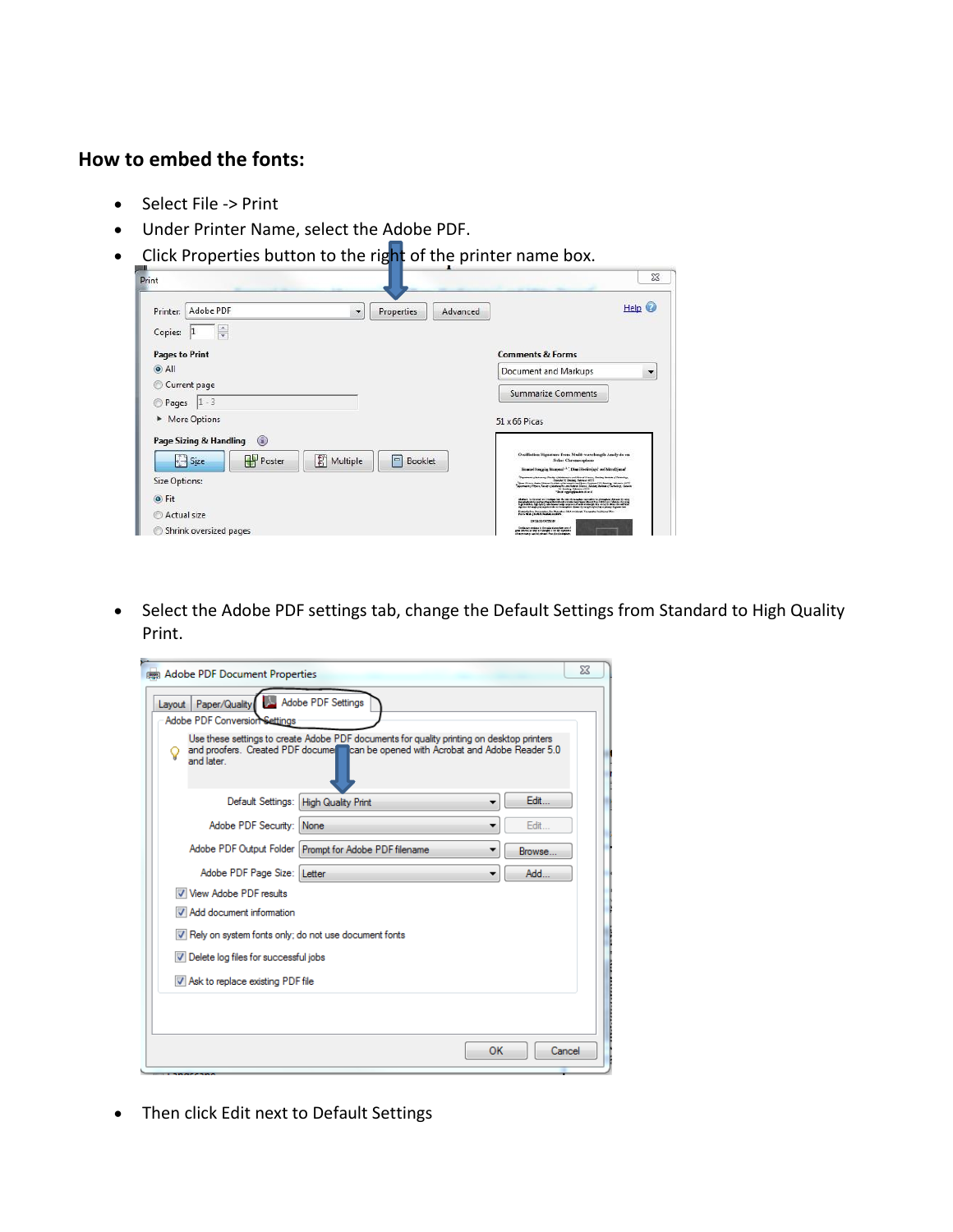• Click Fonts on the left menu, check off Embed all fonts (it is usually already checked by default), re-select Warn and continue from the drop-down option, and then click OK.

| <b>High Quality Print</b><br><b>N</b><br>General<br>Images<br>Fonts<br>Color<br>Advanced<br>Standards | V Embed all fonts<br>Embed Open Type fonts<br>V Subset embedded fonts when percent of characters used is less than:<br>Only fonts with appropriate permission bits will be embedded<br>G<br>When embedding fails:   Wam and continue |   |                   |                    | 100<br>$\%$ |
|-------------------------------------------------------------------------------------------------------|--------------------------------------------------------------------------------------------------------------------------------------------------------------------------------------------------------------------------------------|---|-------------------|--------------------|-------------|
|                                                                                                       | Embedding                                                                                                                                                                                                                            |   |                   | Always Embed:      |             |
|                                                                                                       | Font Source:<br>C:\Windows\Fonts\                                                                                                                                                                                                    | ▼ |                   |                    | A           |
|                                                                                                       | T AgencyFB-Bold<br>T AgencyFB-Reg<br>T Aharoni-Bold<br>T Algerian<br>T Andalus<br>T AnasanaNew<br>T AngsanaNew-Bold<br>T AngsanaNew-BoldItalic                                                                                       | 灬 | $Add \rightarrow$ | Never Embed:       |             |
|                                                                                                       | T AngsanaNew-Italic<br>T AngsanaUPC<br>T AngsanaUPC-Bold<br>T AngsanaUPC-BoldItalic<br>T AngsanaUPC-Italic<br>T Aparajita<br>T Aparajita-Bold                                                                                        |   | $Add \rightarrow$ |                    | ×           |
| Show All Settings                                                                                     |                                                                                                                                                                                                                                      |   |                   | Add Name<br>Remove |             |

• When the next window opens, click OK.

|      | Print                                                                                                                                                                                         |     |
|------|-----------------------------------------------------------------------------------------------------------------------------------------------------------------------------------------------|-----|
| (Ag) | ×<br><b>Adobe PDF Document Properties</b>                                                                                                                                                     |     |
|      | Paper/Quality   A Adobe PDF Settings<br>Layout                                                                                                                                                |     |
|      | Adobe PDF Conversion Settings                                                                                                                                                                 | H w |
|      | Use these settings to create Adobe PDF documents for quality printing on desktop printers<br>and proofers. Created PDF documents can be opened with Acrobat and Adobe Reader 5.0<br>and later | ms  |
|      |                                                                                                                                                                                               |     |
|      | Edit<br>Default Settings: High Quality Print(4)<br>▼                                                                                                                                          |     |
|      | Edit<br>Adobe PDF Security: None<br>$\overline{\phantom{a}}$                                                                                                                                  |     |
|      | Adobe PDF Output Folder   Prompt for Adobe PDF filename<br>$\overline{\phantom{a}}$<br><b>Browse</b>                                                                                          |     |
|      | Adobe PDF Page Size: Letter<br>Add<br>$\overline{\phantom{a}}$                                                                                                                                |     |
|      | $\nabla$ View Adobe PDF results                                                                                                                                                               |     |
|      | $\nabla$ Add document information                                                                                                                                                             |     |
|      | $\nabla$ Rely on system fonts only; do not use document fonts                                                                                                                                 |     |
|      | $\nabla$ Delete log files for successful jobs                                                                                                                                                 |     |
|      | $\Box$ Ask to replace existing PDF file                                                                                                                                                       |     |
|      |                                                                                                                                                                                               |     |
|      |                                                                                                                                                                                               |     |
|      |                                                                                                                                                                                               |     |
|      | OK<br>Cancel                                                                                                                                                                                  |     |
|      | Landscape                                                                                                                                                                                     |     |

• In the next window, click Print. Then choose the location to save the embedded file.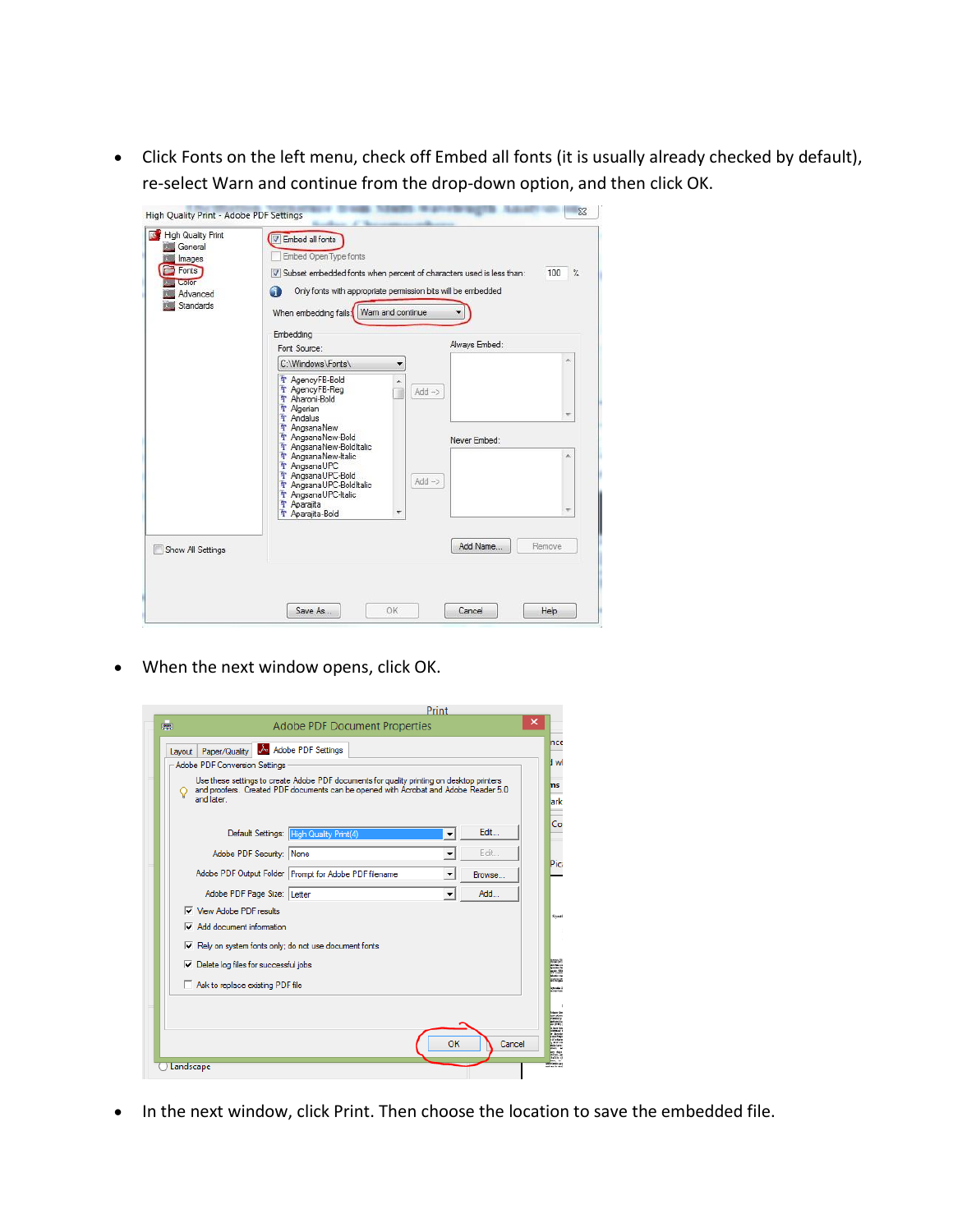| Adobe PDF<br>Printer:                   | $\checkmark$ | Properties                                                                                                                    | Advanced                                                                                       | Ø<br>Help     |  |  |
|-----------------------------------------|--------------|-------------------------------------------------------------------------------------------------------------------------------|------------------------------------------------------------------------------------------------|---------------|--|--|
| $\frac{1}{x}$<br>l1<br>Copies:          |              |                                                                                                                               | Print in grayscale (black and white)                                                           |               |  |  |
| <b>Pages to Print</b>                   |              | <b>Comments &amp; Forms</b>                                                                                                   |                                                                                                |               |  |  |
| $\odot$ All                             |              | Document and Markups                                                                                                          |                                                                                                |               |  |  |
| ○ Current page                          |              | <b>Summarize Comments</b>                                                                                                     |                                                                                                |               |  |  |
| $1 - 3$<br>O Pages                      |              |                                                                                                                               | Scale: 94%                                                                                     |               |  |  |
| More Options                            |              |                                                                                                                               | 51 x 66 Picas                                                                                  |               |  |  |
| $^{\circ}$<br>Page Sizing & Handling    |              |                                                                                                                               |                                                                                                |               |  |  |
| Poster<br>Multiple<br>Size              | Ξ<br>Booklet |                                                                                                                               |                                                                                                |               |  |  |
| OFit                                    |              |                                                                                                                               | Systemic, Microstructure and Dicketric Properties of<br><b>Zircentum Deput Borium Titonate</b> |               |  |  |
| ○ Actual size                           |              | Folows Know <sup>44</sup> , K. Antius', S. Patroli', Indep Now by"                                                            |                                                                                                |               |  |  |
| Shrink oversized pages                  |              |                                                                                                                               | Searches Administration Industries Search Automobile                                           |               |  |  |
| 100<br>%<br>○ Custom Scale:             |              | stand appearance of a product metal-political<br>and not prettien from the special                                            |                                                                                                |               |  |  |
| Choose paper source by PDF page size    |              | Adolf could be be a first that entry was taped comes in the entry.<br>Edward Streets by all and These could be assigned their |                                                                                                |               |  |  |
|                                         |              |                                                                                                                               | processmen                                                                                     |               |  |  |
| Orientation:<br>Auto portrait/landscape |              |                                                                                                                               |                                                                                                |               |  |  |
| Portrait                                |              | Ser Est                                                                                                                       |                                                                                                |               |  |  |
| <b>Clandscape</b>                       |              |                                                                                                                               |                                                                                                |               |  |  |
|                                         |              |                                                                                                                               |                                                                                                |               |  |  |
|                                         |              |                                                                                                                               |                                                                                                |               |  |  |
|                                         |              | $\epsilon$                                                                                                                    |                                                                                                | $\rightarrow$ |  |  |
|                                         |              |                                                                                                                               | Page 1 of 3                                                                                    |               |  |  |

The embedded file will open on your desktop. Click on File -> Properties and check if all fonts were embedded. (Embedded Subset) should now appear

| Description   Security   Fonts     | Initial View Custom   Advanced             |  |    |        |
|------------------------------------|--------------------------------------------|--|----|--------|
| <b>Fonts Used in this Document</b> |                                            |  |    |        |
| Fr Arial (Embedded Subset)         |                                            |  |    |        |
| Type: TrueType (CID)               |                                            |  |    |        |
| Encoding: Identity-H               |                                            |  |    |        |
|                                    | The TimesNewRoman (Embedded Subset)        |  |    |        |
| <b>Type: TrueType</b>              |                                            |  |    |        |
| <b>Encoding: Ansi</b>              |                                            |  |    |        |
|                                    | FilmesNewRoman (Embedded Subset)           |  |    |        |
| Type: TrueType (CID)               |                                            |  |    |        |
| Encoding: Identity-H               |                                            |  |    |        |
|                                    | TimesNewRomanPS-BoldMT (Embedded Subset)   |  |    |        |
| <b>Type: TrueType</b>              |                                            |  |    |        |
| <b>Encoding: Ansi</b>              |                                            |  |    |        |
|                                    | TimesNewRomanPS-ItalicMT (Embedded Subset) |  |    |        |
| <b>Type: TrueType</b>              |                                            |  |    |        |
| <b>Encoding: Ansi</b>              |                                            |  |    |        |
|                                    | FilmesNewRomanPSMT (Embedded Subset)       |  |    |        |
| <b>Type: TrueType</b>              |                                            |  |    |        |
| <b>Encoding: Ansi</b>              |                                            |  |    |        |
|                                    |                                            |  |    |        |
|                                    |                                            |  |    |        |
|                                    |                                            |  |    |        |
|                                    |                                            |  |    |        |
|                                    |                                            |  |    |        |
|                                    |                                            |  |    |        |
|                                    |                                            |  |    |        |
|                                    |                                            |  |    |        |
|                                    |                                            |  |    |        |
|                                    |                                            |  |    |        |
|                                    |                                            |  |    |        |
|                                    |                                            |  |    |        |
|                                    |                                            |  |    |        |
| Help                               |                                            |  | OK | Cancel |